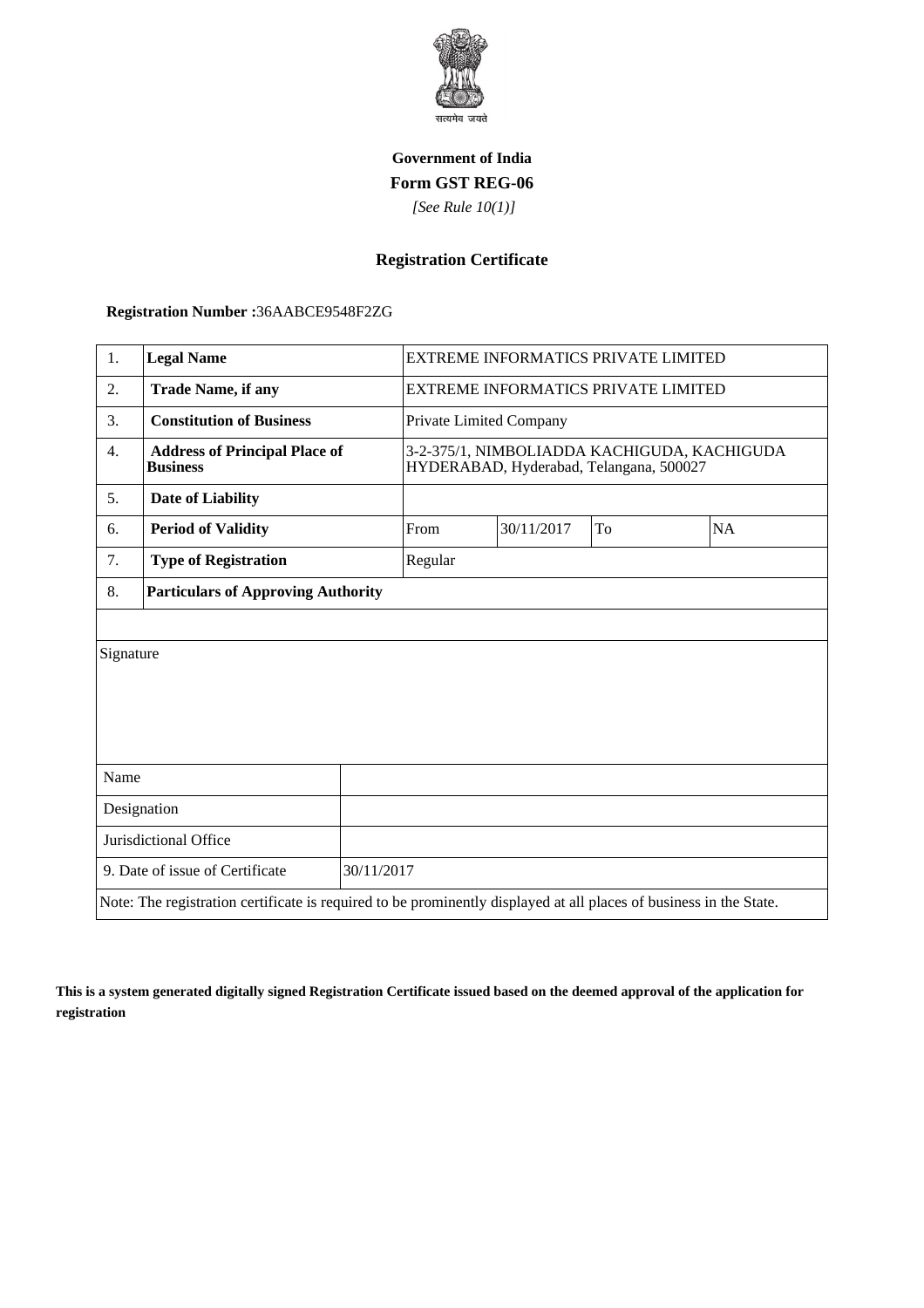

 GSTIN 36AABCE9548F2ZG Legal Name EXTREME INFORMATICS PRIVATE LIMITED Trade Name, if any EXTREME INFORMATICS PRIVATE LIMITED

## **Details of Additional Places of Business**

Total Number of Additional Places of Business in the State 0